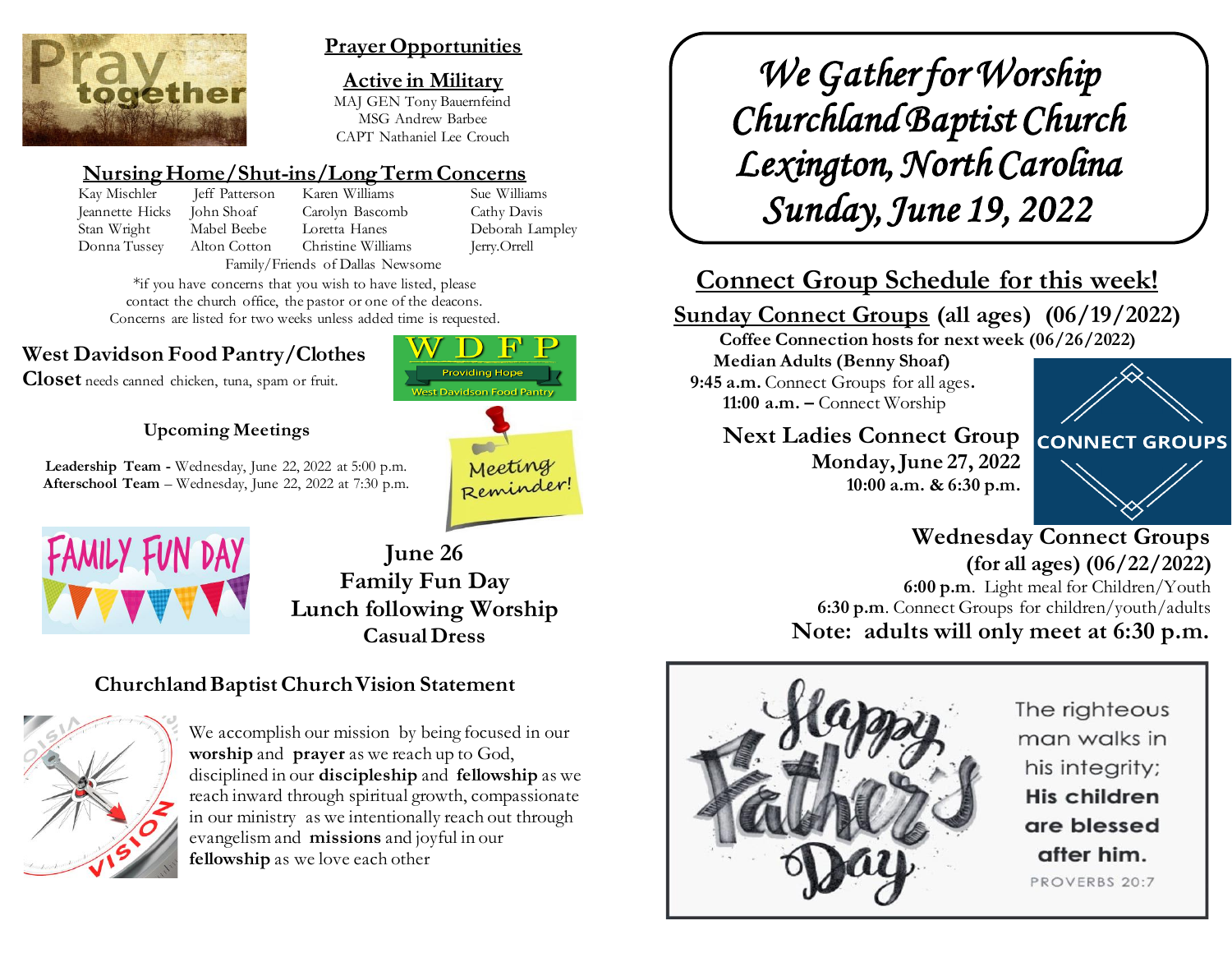

*The Worship Service at Eleven O'clock Sunday morning, June 19, 2022* 

 $\overline{a}$ **Chiming of the Hour**

**Welcome/The Work of the Church**

**Call to Worship – Chancel Choir** Serve the Lord with Gladness (495)

**Invocation**

**Hymn of Praise #382 –** God the Father of Your People

**Recognition of Fathers** Barbara Shoaf

**Special Music – Chancel Choir** With a Gentle Touch

> **Hymn of Giving #457** Lord, Be Glorified

**Offertory Prayer** Nancy Swicegood

**Receiving of Tithes and Offerings** .

**Doxology**

**Message – Dr. Huckaby Will You Love Me, Tomorrow? Genesis 2:18-25**

**Invitation #277 –** Take My Life, and Let it be Consecrated

**Postlude** – Roy Hicks

# "Will you still love me **TOMORROW"**

**Genesis 2:18-25**

**Introduction** – there are three questions we must ask as we answer the question of will you love me tomorrow:

**Will you be a h\_\_\_\_\_\_\_\_\_\_\_\_\_\_\_\_ (2:18-20)**

**<sup>18</sup>The** LORD **God said, "It is not good for the man to be alone. I will make a helper suitable for him <sup>19</sup>Now the** LORD **God had formed out of the ground all the wild animals and all the birds in the sky. He brought them to the man to see what he would name them; and whatever the man called each living creature, that was its name. <sup>20</sup> So the man gave names to all the livestock, the birds in the sky and all the wild animals. But for Adam no suitable helper was found.**

**Will you l\_\_\_\_\_\_\_\_ and c\_\_\_\_\_\_\_ to become o\_\_\_\_\_\_\_ (2:24).**

**That is why a man leaves his father and mother and is united to his wife, and they become one flesh.**

**Will you live before God and your partner without s\_\_\_\_\_\_\_\_ (2:25).**

**<sup>25</sup> Adam and his wife were both naked and they felt no shame.**

**Conclusion -** Will you love, me, tomorrow? I don't think that's a question we can afford to take lightly, and we can't put off answering it until another day. What's your answer, before God, this day?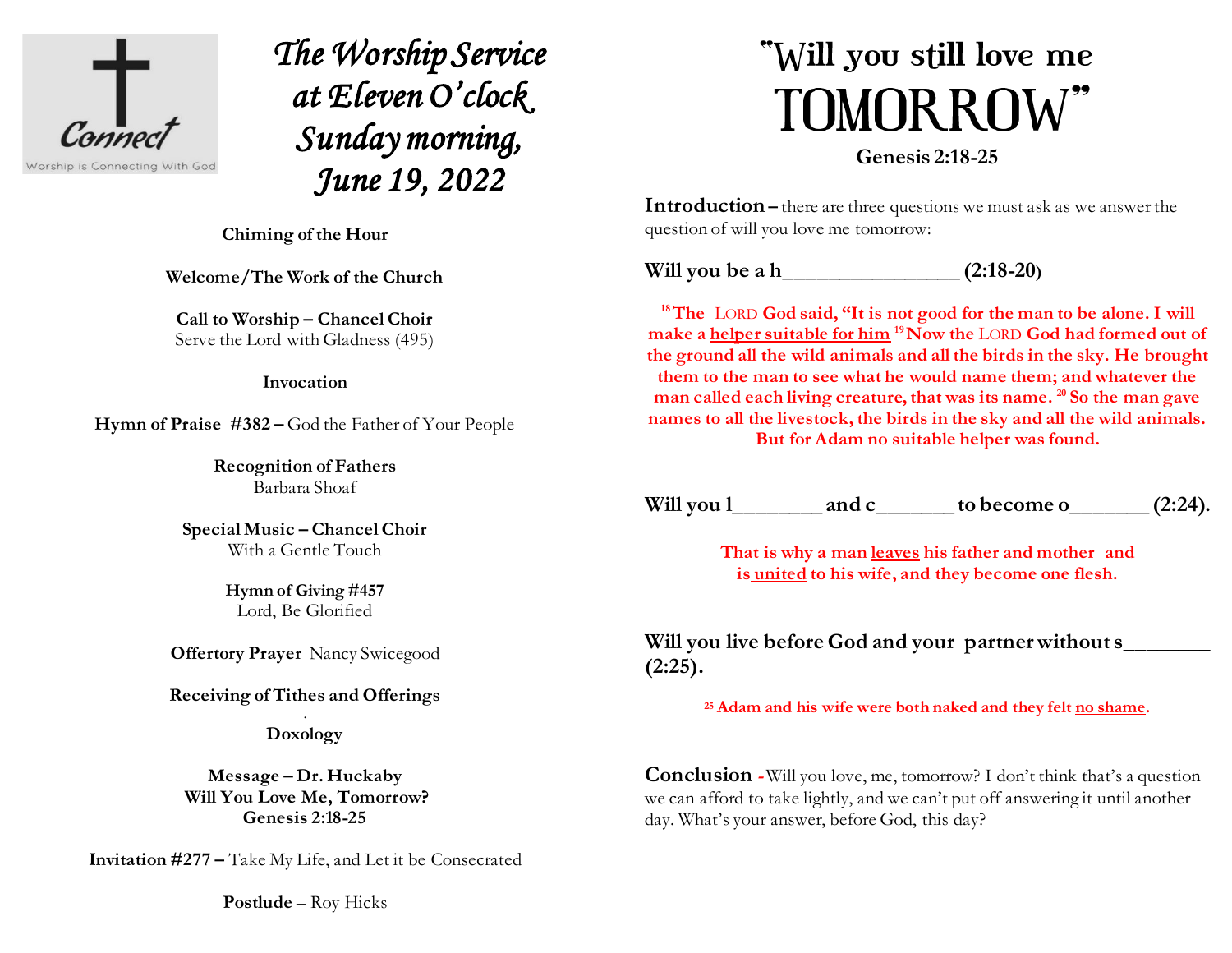

## **Volunteer Opportunities**

**Deacon of the Week -** Nancy Swicegood **Next week** – Suzan Tedder

**Security Team 06/19 –** Chad Tedder/David Wood – **6/26 –** Frank Boris/Harold Burns

**Nursery Volunteers 06/19 –** Jessica West/Angie West **06/26** – Marlena Fleeman/Sarah Hand

**Children's Church 06/19 –** Lisa Ridenhour/Sandra Beck **6/26 –** Kelli Hopkins/April Boris

#### **Wednesday Children's Connect**

**6/22 -** Lisa Ridenhour/Sandra Beck/Ann Burns/Barbara Shoaf **06/29 –** Lisa Ridenhour/Ryane Nicole Oaks/April Boris/Angie West

> **Office Secretaries 6/19-** Karen Allen – **6/26 –** Amy Freeman

**Counting Team 06/19 –** Pam Phipps/Luke Shepherd – 06/26 – Karen Allen/Sherri Manno

**Ushers 06/19 -**Chad Tedder/Rudy Hartley/Ronald Hartley/Michael Swicegood **06/26** – Frank Boris/Billy Harris/Jeff Snider/Harold Burns

**Change for Change** - the children of the church will be collecting Change for Change at the end of worship service on 6/19/22 The change collected will go towards the Kids Connect June Mission Project of taking a meal and gift packs to the Genesis House Family Homeless Shelter in Lexington.



## **Coming in July**



**July 17 (morning worship) Ordinance of the Lord's Supper**

**July 24 Ice Cream Social at 5:00 p.m.**





## **Volunteer Opportunities**

**Deacon of the Week -** Nancy Swicegood **Next week** – Suzan Tedder

**Security Team 06/19 –** Chad Tedder/David Wood – **6/26 –** Frank Boris/Harold Burns

**Nursery Volunteers 06/19 –** Jessica West/Angie West **06/26** – Marlena Fleeman/Sarah Hand

**Children's Church 06/19 –** Lisa Ridenhour/Sandra Beck **6/26 –** Kelli Hopkins/April Boris

**Wednesday Children's Connect**

**6/22 -** Lisa Ridenhour/Sandra Beck/Ann Burns/Barbara Shoaf **06/29 –** Lisa Ridenhour/Ryane Nicole Oaks/April Boris/Angie West

> **Office Secretaries 6/19-** Karen Allen – **6/26 –** Amy Freeman

**Counting Team 06/19 –** Pam Phipps/Luke Shepherd – 06/26 – Karen Allen/Sherri Manno

#### **Ushers**

**06/19 -**Chad Tedder/Rudy Hartley/Ronald Hartley/Michael Swicegood **06/26** – Frank Boris/Billy Harris/Jeff Snider/Harold Burns

**Change for Change** - the children of the church will be collecting Change for Change at the end of worship service on 6/19/22 The change collected will go towards the Kids Connect June Mission Project of taking a meal and gift packs to the Genesis House Family Homeless Shelter in Lexington.



# **Coming in July**



**July 17 (morning worship) Ordinance of the Lord's Supper**

**July 24 Ice Cream Social at 5:00 p.m.**